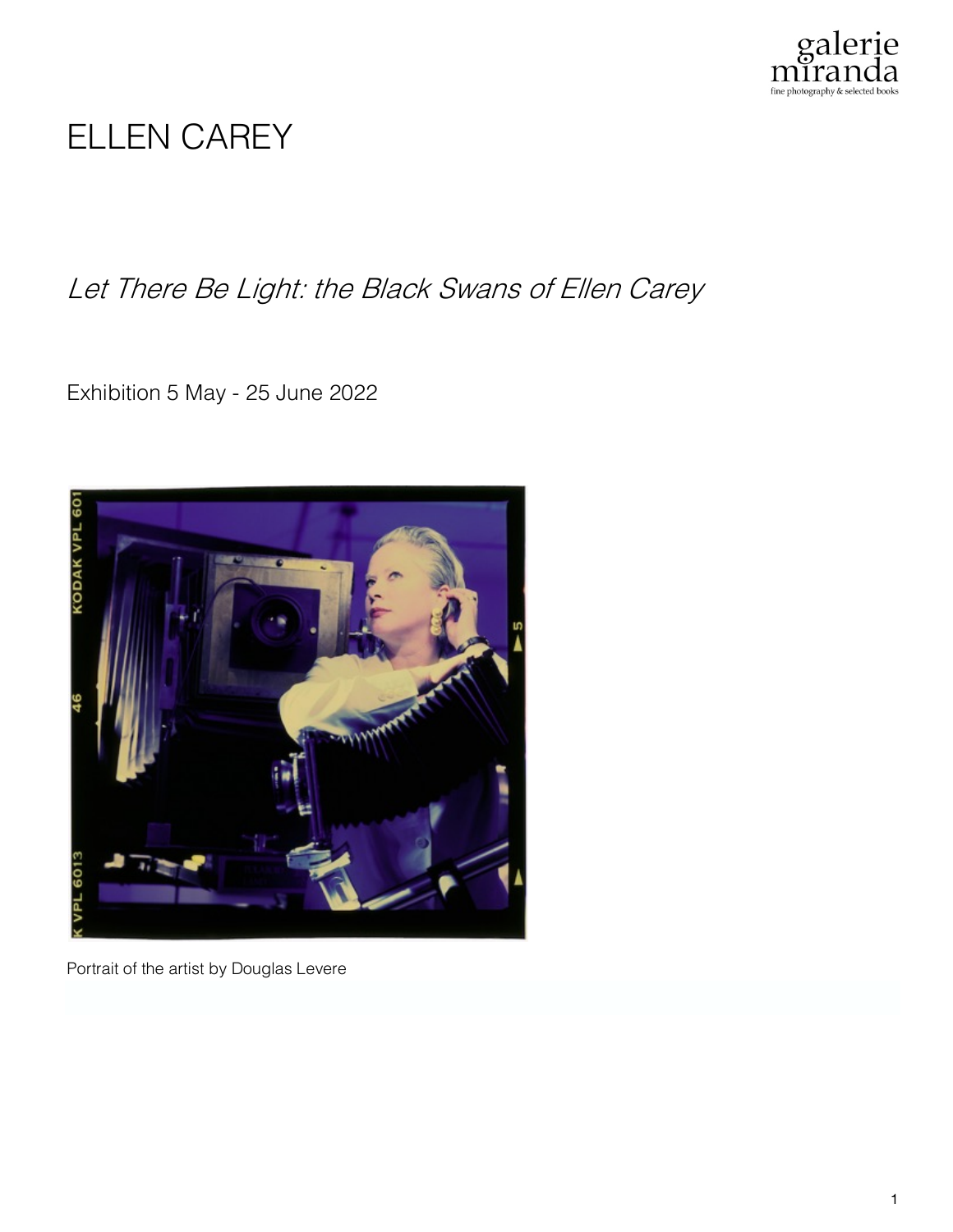

# ELLEN CAREY

## Let There Be Light: the Black Swans of Ellen Carey

### Exhibition 5 May - 25 June 2022

*Paris, April 2022* - *Let There Be Light: The Black Swans of Ellen Carey* opens as a visual *vade mecum* at Galerie Miranda in spring 2022. A première for her new bodies of work, and the artist's second personal exhibition at Galerie Miranda, Ellen Carey's handbook guides us through photography's nearly two centuries' arc of light, photogram, colour and Polaroid as seen in her constantly intersecting practices *Photography Degree Zero* (Polaroid) and *Struck by Light* (darkroom).

### *Crush & Pull with Rollbacks & Penlights*

For the 21st century, for Paris, the 'City of Light', Ellen Carey brings her arc into the future with *Crush & Pull with Rollbacks & Penlights,* a completely new 21st century photo-object from Polaroid's monumental negative, which allows Carey, its 'camera operator', to reposition 'light drawing' anew. It highlights Polaroid and its huge 20 X 24 camera as one of the medium's 20th century game changers. The 'Black Swan' theory sees unexpected events become game changers in this, the global world, as it is, now. Carey's performance in the 'black box' of the darkroom — folding, crushing, creasing, and nothing seen until it is finished — abounds with affinities to the Surrealist drawing game of the "exquisite corpse".

### *Finitogram*

For *Let There Be Light: The Black Swans of Ellen Carey*, the artist introduces another new photo-object, the *Finitogram*. Here, she gathered abandoned sheets of photographic paper bearing random chemical marks 'striking a pose' as light drew. She sees the once-hidden, latent image become visible. Like her practice in Polaroid, the object begins at the zero of an unknown time, made somewhere in the void of the dark room, and left behind unfinished. However the object may have travelled through Dada, Surrealism, and Duchamp's 'ready-made' visitations; her re-invented ready-made now presents as a new 'self'. Ellen Carey's *Finitogram*, from the Italian *non finito* for incomplete works of art, re-interprets the photogram, its legacy, and its practitioners. It reverses the circle of time in its image-making. The medium's "picture signs" in landscape, portrait, and still life, and individuals' names do not exist. In their places we have a 19th century term 'camera operator' with the unnamed, unknown *Anon* – new companions in the category of 'vernacular photography'.

Ellen Carey's *Finitogram* project is a portfolio of light sensitive, 10x8 inch pictures of nothing that began in conditions like those in Carey's sightless, color darkroom based in time, total darkness, and invisibility. These nonimages are unpredictable as they change in palette and enlarge in form. As the chemical clock ticks, this new getting ready-to-be-made from its once unfinished state, by time and by light, unfolds, becomes *Finitogram*.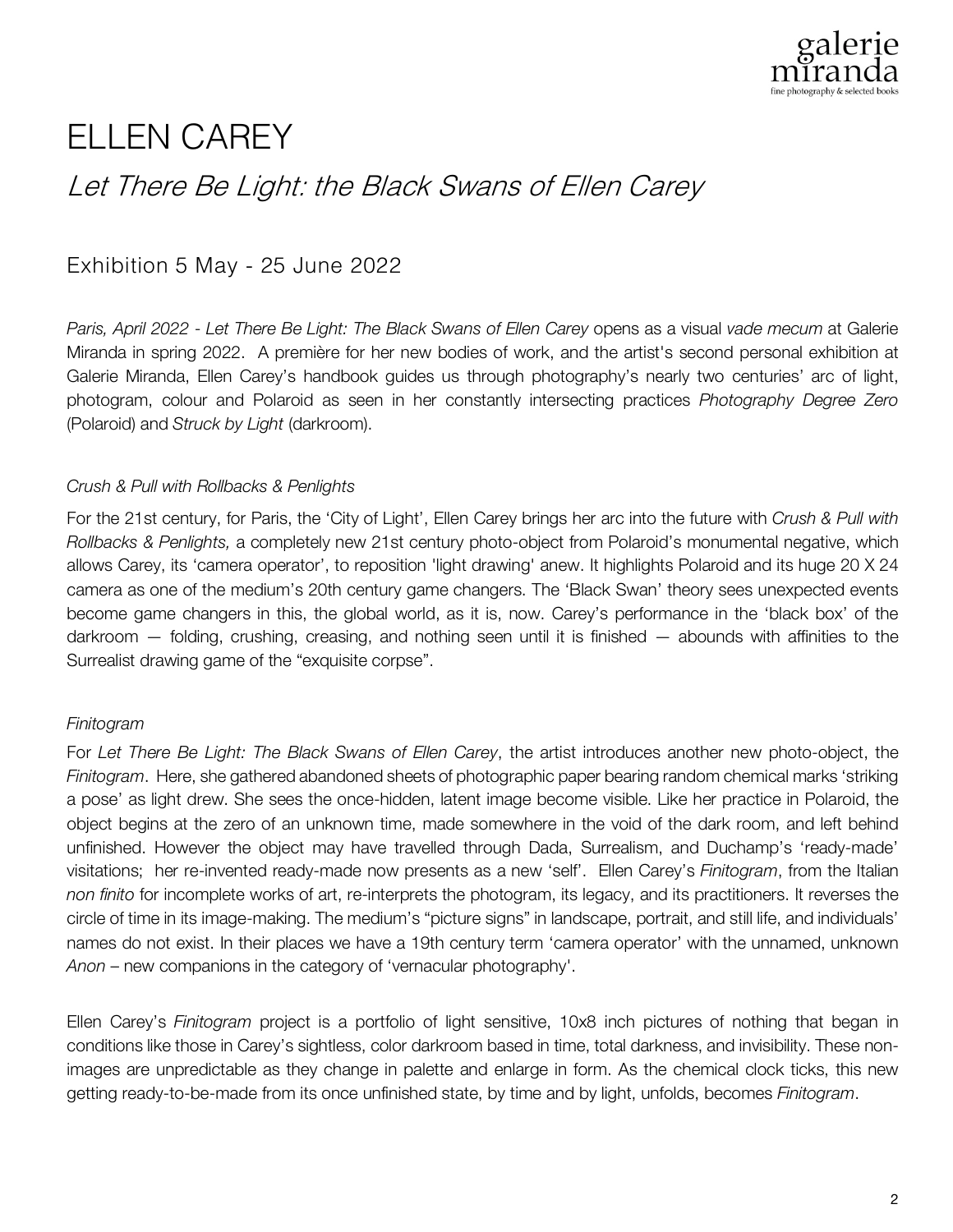

The historic photogram re-named as ready-made adds to Carey's handbook guide through photography's nearly two centuries' arc of light, photogram, colour and Polaroid. *Photography Degree Zero* (the artist's Polaroid practice) and *Struck by Light* (her darkroom practice) visually consult Talbot, Daguerre, and Anna Atkins, the powerhouse tripod of 19th century game changers. Talbot's negative-to-positive duality of the photogram-asimage is doubled, while Daguerre is mirrored in the glossy polish of Polaroid's pristine surface and crisp picture. Talbot's soft-focus, non-color compositions in blurry outlines see light's 'shadow' while Prussian blue sees colouras-light transformed in Anna Atkins' cyanotype images. Each of them used light with light-sensitive processes to create their images – all unique pictures, all-in-one totalities – originating visual impact for which the gestalt is c'est.

The 'Black Swan' theory sees unexpected events become game changers in this global world as it is now. Carey's performance in the 'black box' of the darkroom — folding, crushing, creasing, picturing nothing until finished, abounds with affinities to the Surrealist drawing game of "exquisite corpse". When light becomes visible the object speaks. Ellen Carey's photographic objects say craquelure, parabola, hue, abstract, process, minimal, photogram, black swans, light, beauty, color, wonder, invention, innovation. cFor Ellen Carey and for us, this is the language of *Crush & Pull with Rollbacks & Penlights*, and the language of *Finitogram* …!

#### Artist biography

#### ELLEN CAREY (born 1959, USA)

Ellen Carey's experimental Polaroid practice dates from 1983, when the Polaroid Artists Support Program invited her to work at the Polaroid 20X24 Studio. There, she created her Neo-Geo Self-Portraits (1984-87) followed by her stacked installations Abstractions (1988-95). Her pioneering Pull (1996) and Rollback (1997) initiated her practice Photography Degree Zero (1996-2022), that is continued today with her latest body of Polaroid work, Crush & Pull. Ellen Carey's work has been the subject of 60 one-person exhibitions and seen in hundreds of group exhibitions, found in the permanent collections of art and photography museums including: The Albright-Knox Art Gallery, Amon Carter Museum of American Art, George Eastman Museum, Norton Museum of Art, Wadsworth Atheneum, New Britain Museum of American Art, Museum at the Chicago Art Institute, Los Angeles County Museum of Art, Metropolitan Museum of Art, Whitney Museum of Art, Vassar College, Yale University Art Gallery and Centre Pompidou and Bibliothèque Nationale de France (BNF) in Paris. Corporate and private collections include JP Morgan Chase Collection, The LeWitt Foundation and the Sir Elton John Collection. In 2021, her work featured in the exhibition organized by the Bibliothèque Nationale de France at the Grand Palais in Paris, entitled 'Noir et Blanc: une ésthétique de la photographie'.

For full biographical detail please visit the artist's website: http://www.ellencareyphotography.com Wikiepdia: https://en.wikipedia.org/wiki/Ellen\_Carey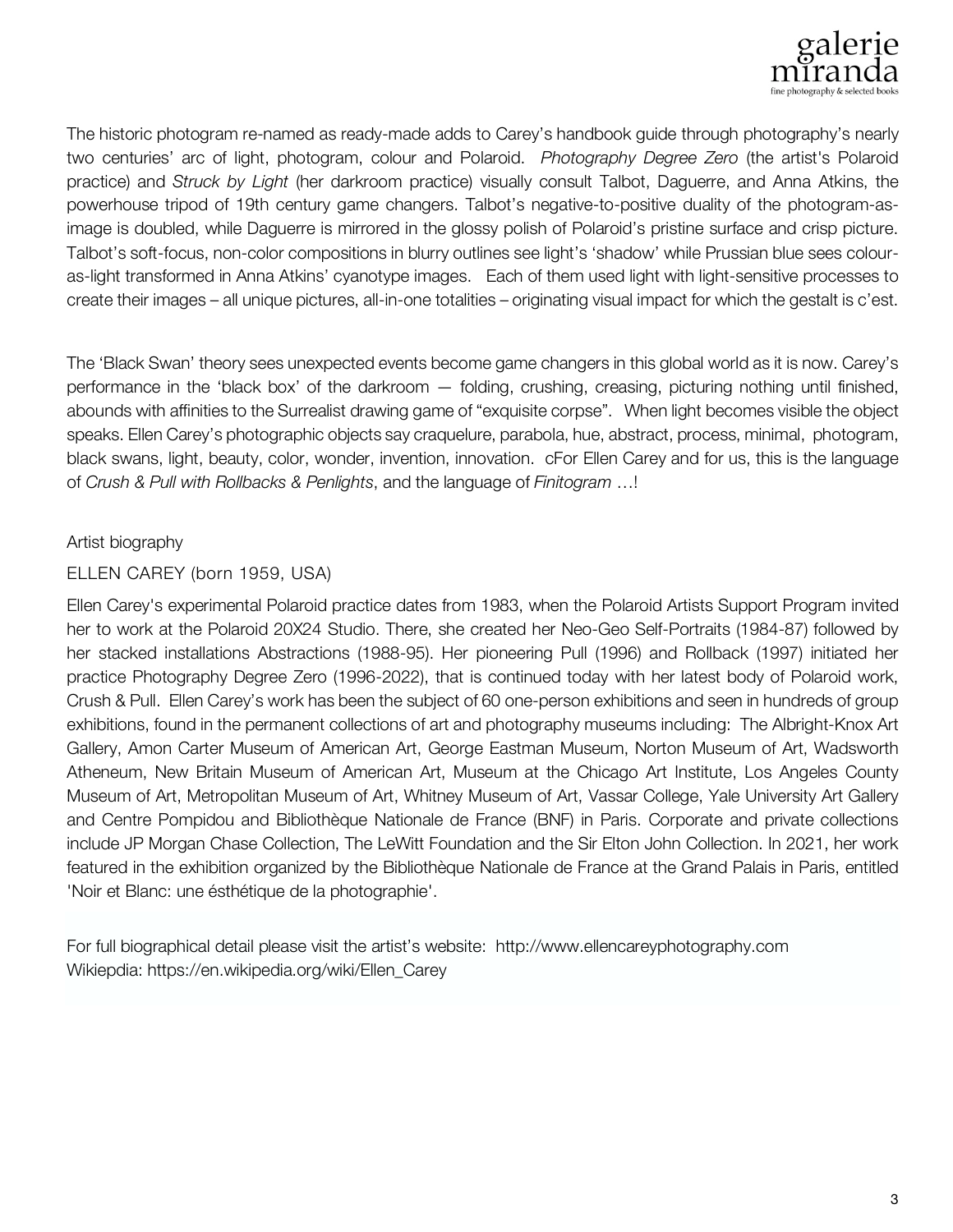



ELLEN CAREY Crush & Pull with Rollback & Penlight (YMC) 2021 (triptyque) Polaroid 20 X 24 Color Positive (3) and Negative (3) Prints = 6 total prints 60"H x 22"W (each) or 20"H x 66"W (suite) 150 x 56 cm (each) or 150 x 168 cm (suite)

Unique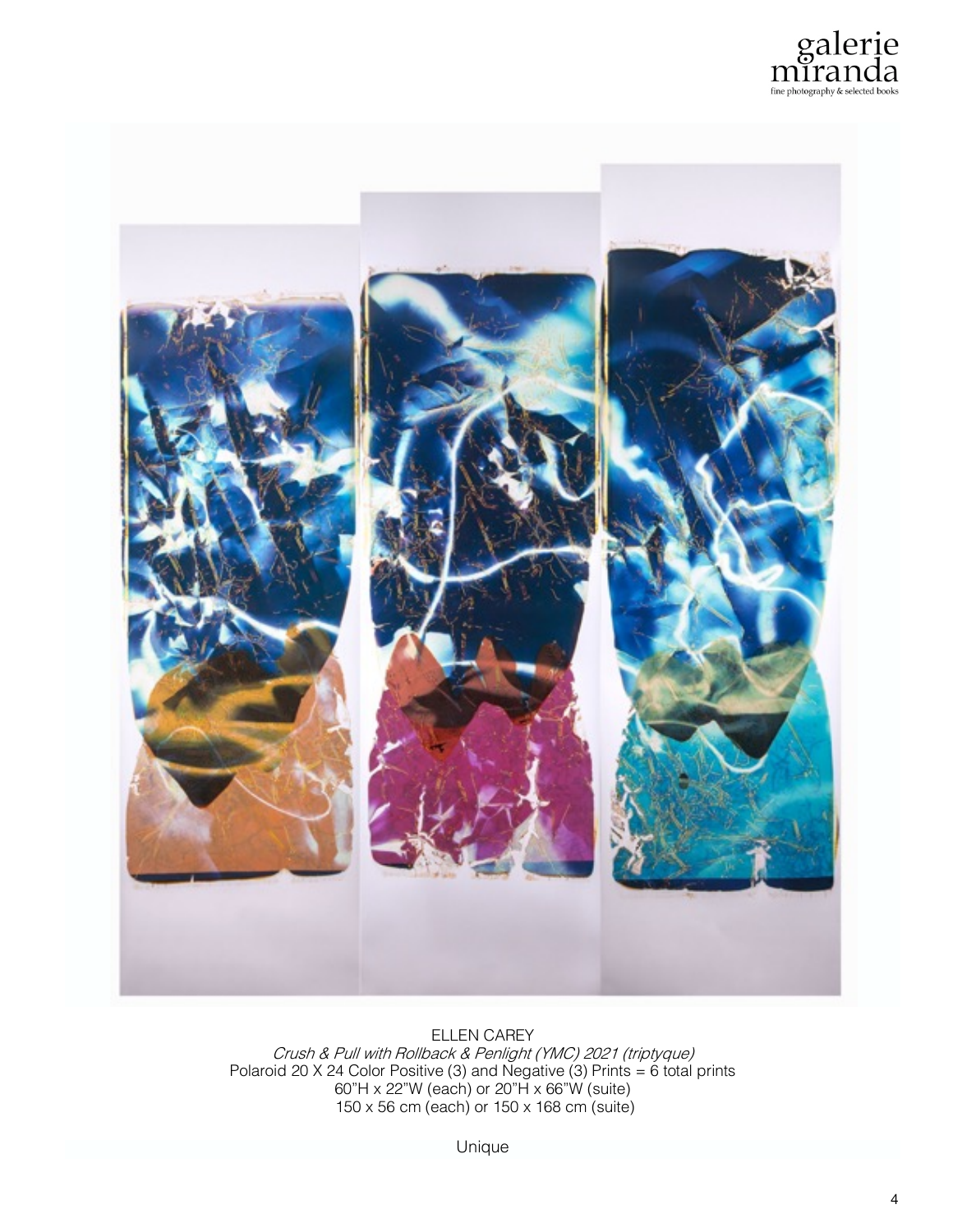



ELLEN CAREY Crush & Pull (Yellow) 2019 Polaroid 20 X 24 Color Positive (1) and Negative (1) Prints 60"H x 22"W (each) or 60"H x 66"W (suite)

Unique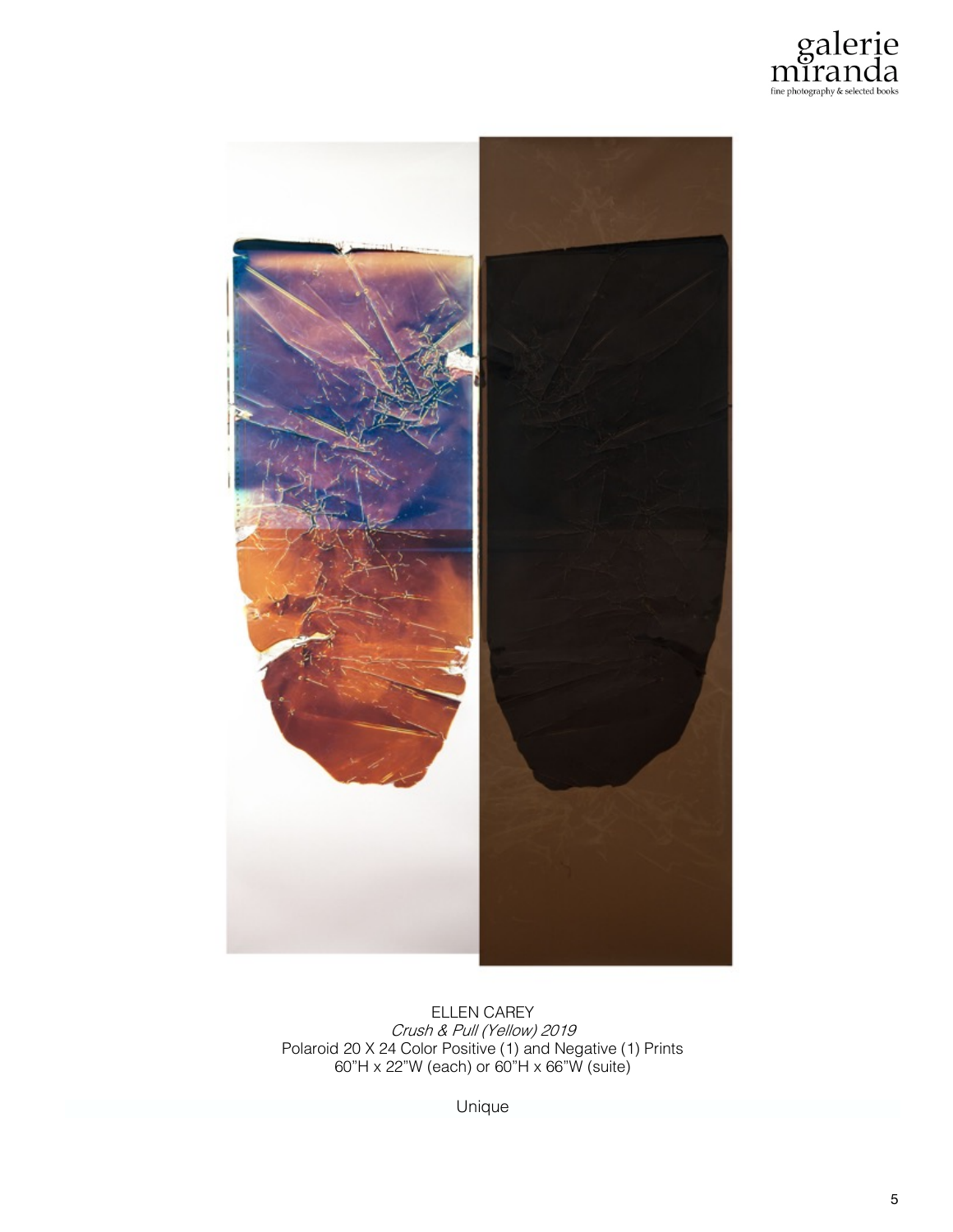



ELLEN CAREY Crush & Pull (Red) 2019 Polaroid 20 X 24 Color Positive (1) and Negative (1) Prints 60"H x 22"W (each) or 60"H x 66"W (suite)

Unique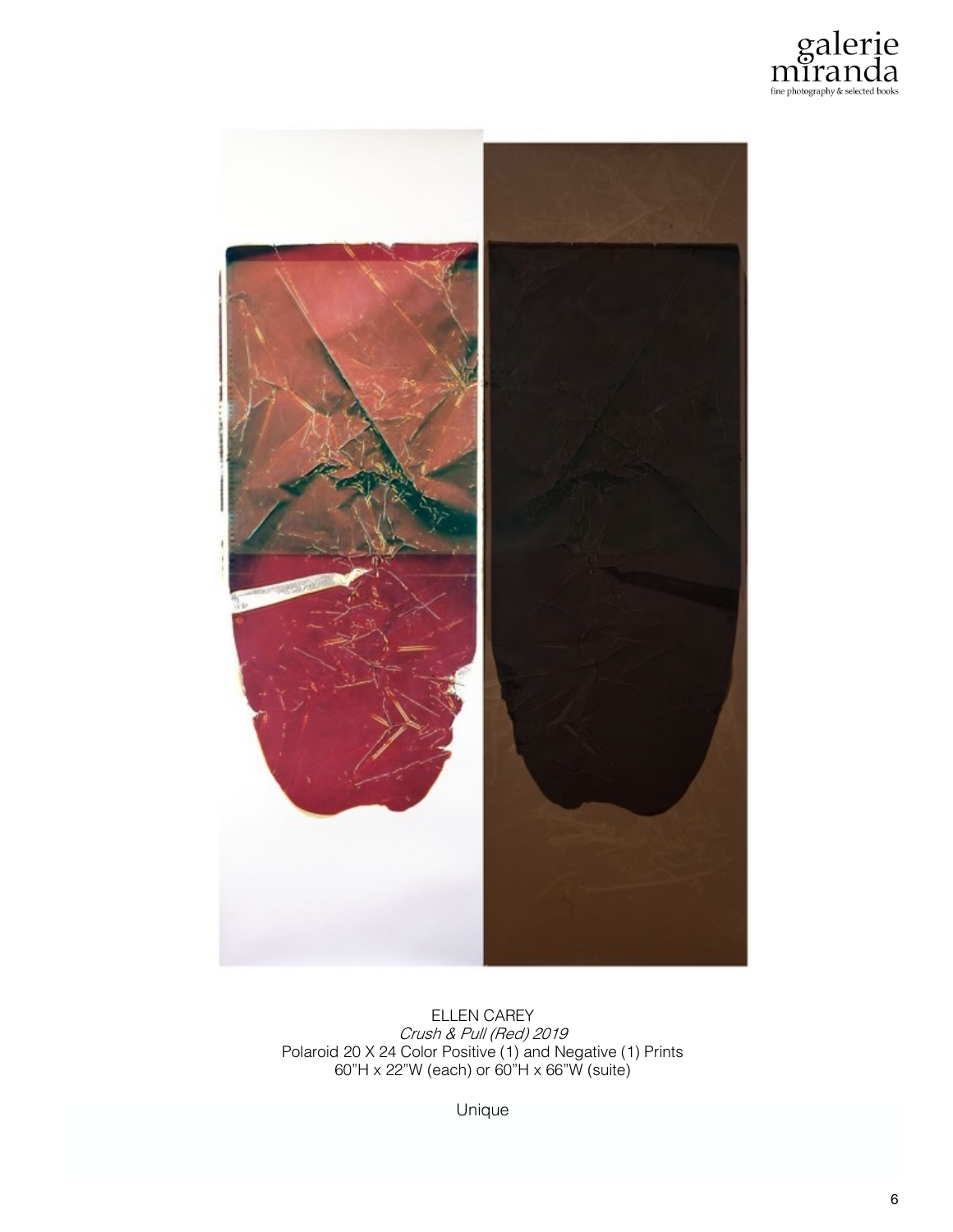

#### FINITOGRAMS



FINITOGRAMS Colour Photograms, 2022 25x20cm Unique